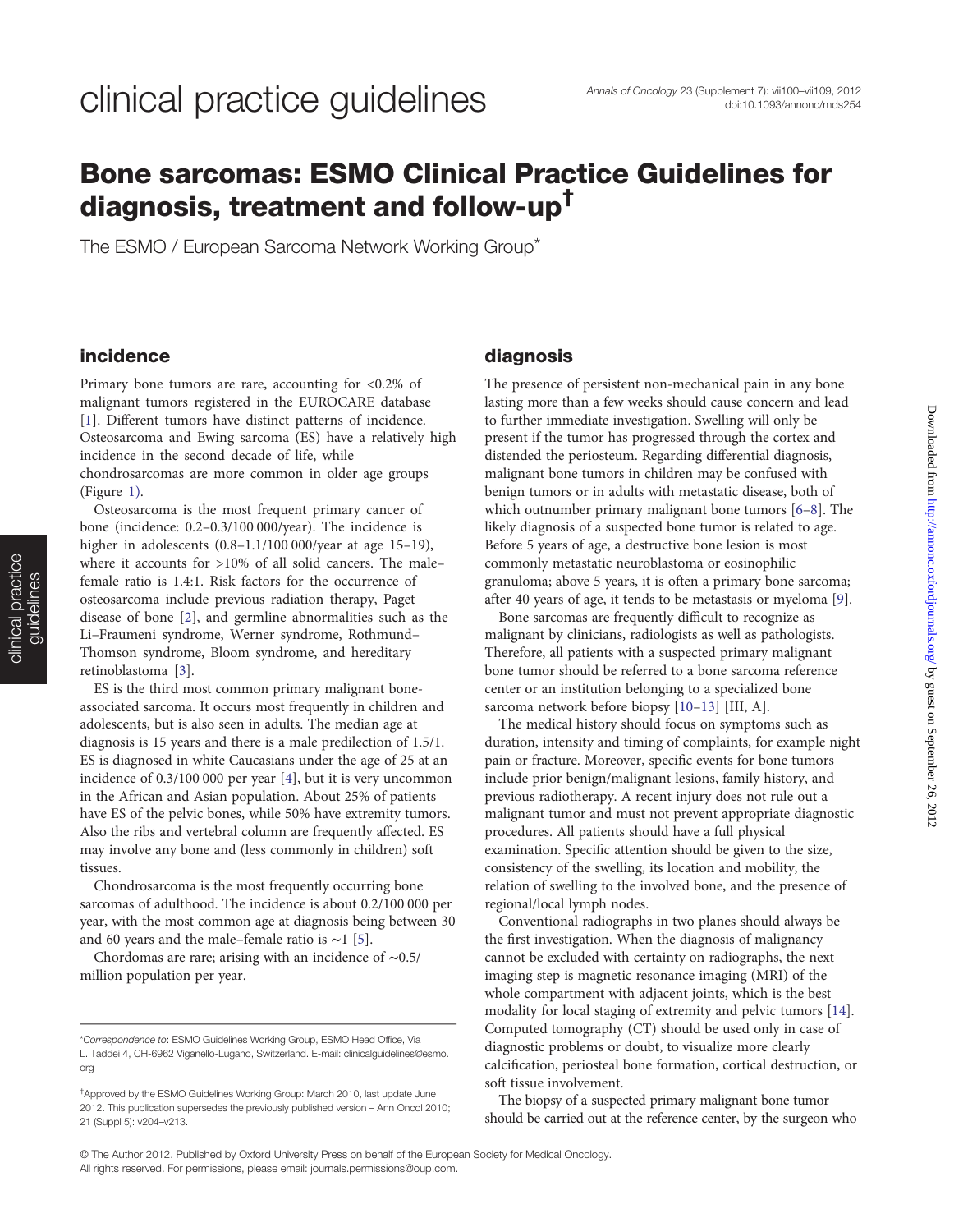# <span id="page-1-0"></span>Annals of Oncology **Annals of Oncology** clinical practice guidelines



Figure 1 Age specific incidence rates by morphology, England, 1979–2004, Data from National Cancer Intelligence Unit, UK; [http://www.ncin.org.uk/](http://www.ncin.org.uk/publications/data_briefings/bone_sarcomas_incidence_and_survival.aspx) publications/data\_briefi[ngs/bone\\_sarcomas\\_incidence\\_and\\_survival.aspx.](http://www.ncin.org.uk/publications/data_briefings/bone_sarcomas_incidence_and_survival.aspx)

is to carry out the definitive tumor resection or a radiologist member of the team [[10](#page-7-0)–[13\]](#page-7-0). The principles of the biopsy are:

- (i) there should be minimal contamination of normal tissues;
- (ii) in many situations, core needle biopsies ( preferably taken under imaging control) are an appropriate alternative to open biopsy;
- (iii) adequate sampling of representative areas for histology must be assured;
- (iv) samples should always be sent for microbiological culture in all cases entailing a potential differential diagnosis;
- (v) samples must be interpreted by an experienced pathologist;
- (vi) the request form should contain sufficient details for the pathologist including the site of the tumor, the patient's age, and the radiological differential diagnosis.

If an open biopsy is done, it should be carried out using a longitudinal incision. To be sure that the biopsy location is adequate and the tissue is representative for the resulting analysis, it is recommended to make X-rays of the biopsy location and sometimes undertake a frozen section in case more material is required. In aggressive and malignant tumors of bone, the biopsy tract must be considered to be contaminated with tumor and must be removed together with the resection specimen to avoid local recurrences, including the possible channels through which drains have been placed. Biopsy tracts should be clearly marked by means of a small incision or ink tattoo to ensure that the location can be recognized at the time of the definitive procedure. In cases of spinal column involvement, laminectomy or decompression should be avoided unless necessary to relieve spinal cord compression. Samples should be quickly submitted for pathological assessment, ideally within half an hour; upon arrival, and before formalin fixation, tumor imprints (touch preps) can be taken (useful for tumor-specific translocation by FISH), and tissue/cell suspensions should be kept frozen in cryomolds. A further option is to establish primary cell cultures for cytogenetics and other studies. Collection of fresh frozen tissue and tumor imprints (touch preps) is encouraged, because new molecular pathology assessments could be made

at a later stage in the patient's interest. Informed consent for tumor banking should be sought, enabling later analyses and research, as long as this is allowed by local and international rules. The nature of the bone specimen received for pathology reporting should be recorded, i.e. needle biopsy, curettage, excision (e.g. segmental resection, limb salvage amputation or other complex resection, such as a hemipelvectomy). It is usually necessary to decalcify a bone tumor biopsy. The pathologist should receive information regarding the clinical/ radiological context in which the tumor has arisen, relevant observations made at the time of surgery and whether the patient has received preoperative chemotherapy. The size (measured in three dimensions in mm) of the tumor in the resected bone should be noted.

The histological features of the tumor should be described and the tumor type (and subtype) specified according to the 2002 World Health Organization (WHO) Classification [[15\]](#page-7-0) (see Table [1](#page-2-0)).

The pathology report should note the extent of local tumor spread, including involvement of specific anatomical compartments. It should be noted whether the resection margins are clear or involved by tumor and the distance (in mm) of tumor from the nearest resection margin measured. The results of relevant ancillary investigations (e.g. immunohistochemistry) should be recorded [\[16](#page-7-0)]. The tumor should be classified using SNOMED or ICD-0 codes.

## stage classification and risk assessment

Ideally, all cases of suspected bone tumors should be discussed at a multidisciplinary team meeting that includes the radiologist who has interpreted the imaging and the pathologist who has reviewed the biopsy material and the surgeon and oncologist undertaking treatment. This will minimize the risk of errors in diagnosis, staging, risk assessment, and treatment.

Several staging systems for bone tumors are in use [\[17](#page-8-0), [18](#page-8-0)]. However, none of them is perfect or generally accepted. Generally, tumor burden and the presence of detectable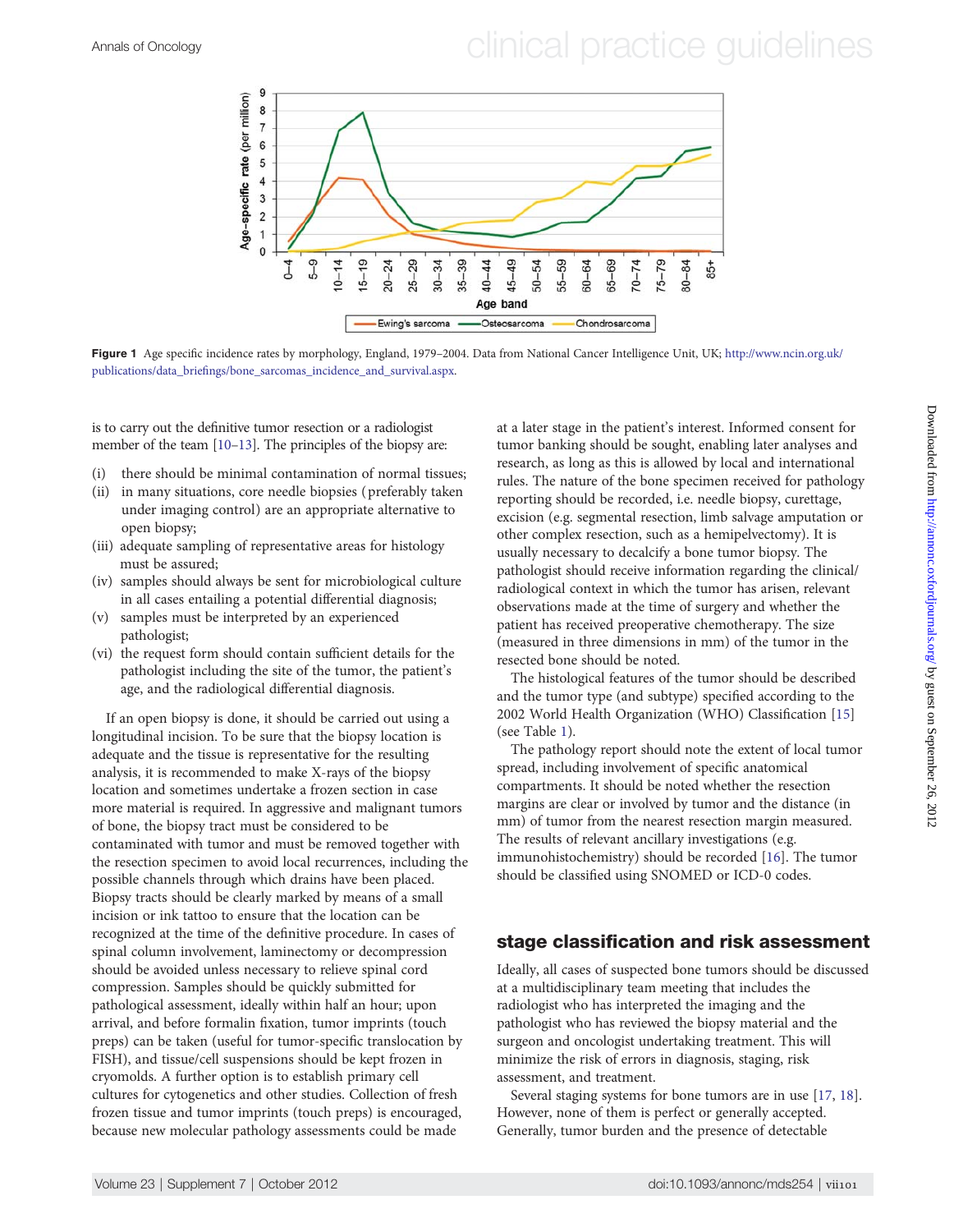# <span id="page-2-0"></span>clinical practice quidelines and the second annuals of Oncology

#### Table 1. 2002 WHO classification of malignant bone tumors

| Osteogenic tumors                             |        |
|-----------------------------------------------|--------|
| Osteosarcoma                                  | 9180/3 |
| Conventional                                  | 9180/3 |
| Chondroblastic                                | 9181/3 |
| Fibroblastic                                  | 9182/3 |
| Osteoblastic                                  | 9180/3 |
| Telangiectatic                                | 9183/3 |
| Small cell                                    | 9185/3 |
| Low-grade central                             | 9187/3 |
| Secondary                                     | 9180/3 |
| Parosteal                                     | 9192/3 |
| Periosteal                                    | 9193/3 |
| High-grade surface                            | 9194/3 |
| Ewing sarcoma/primitive neuroectodermal tumor |        |
| Ewing sarcoma                                 | 9260/3 |
| Cartilage                                     |        |
| Chondrosarcoma                                | 9220/3 |
| Central, primary, and secondary               | 9220/3 |
| Peripheral                                    | 9221/3 |
| Dedifferentiated                              | 9243/3 |
| Mesenchymal                                   | 9240/3 |
| Clear cell                                    | 9242/3 |
| Fibrogenic tumors                             |        |
| Fibrosarcoma                                  | 8810/3 |
| Fibrohistiocytic tumors                       |        |
| Malignant fibrous histiocytoma <sup>a</sup>   | 8830/3 |
| Giant cell tumor                              |        |
| Malignancy in giant cell tumor                | 9250/3 |
| Notochordal tumors                            |        |
| Chordoma                                      | 9370/3 |
| Vascular tumors                               |        |
| Angiosarcoma                                  | 9120/3 |
| Smooth muscle tumors                          |        |
| Leiomyosarcoma                                | 8890/3 |
| Lipogenic tumors                              |        |
| Liposarcoma                                   | 8850/3 |
| Miscellaneous tumors                          |        |
| Adamantinoma                                  | 9261/3 |
|                                               |        |

<sup>a</sup>In the new WHO classification, the entity MFH of the bone will disappear.

metastases are the two main factors which are taken into consideration in the clinical staging of these diseases.

General staging should be carried out to assess the extent of distant disease, including bone scintigraphy, chest radiographs, and CT [\[19](#page-8-0)]. Whole-body MRI and positron emission tomography (PET)/CT or PET/MRI are under evaluation both for staging and treatment response evaluation [\[20](#page-8-0)]. Additional appropriate imaging studies and biopsies can be taken from suspicious sites, as the exact staging of the disease has an impact on treatment and outcome [III, B].

No specific laboratory tests for the diagnosis of bone sarcoma are available. However, some are useful in the followup in ES and osteosarcoma and may also be of prognostic value, such as alkaline phosphatase (AP) and lactate dehydrogenase (LDH) [\[21](#page-8-0), [22](#page-8-0)].

A pathological fracture may lead to the dissemination of tumor cells into surrounding tissues and increase the risk of local recurrence. In case of an existing pathological fracture in a possible primary malignant bone tumor, adequate imaging should be carried out, including MRI followed by biopsy. In cases of fracture, internal fixation is contraindicated as it disseminates tumor further into both bone and soft tissues and increases the risk of local recurrence. External splintage is recommended, along with appropriate pain control. In patients with weakened bone apparent at presentation, there may be a strong case for immobilizing the part following the biopsy, usually by application of an external splint. In chemosensitive tumors, primary neoadjuvant chemotherapy can be used with the expectation that a good response will allow the fracture hematoma to contract and allow subsequent resection of the tumor and the involved soft tissues. In patients with a poor response to chemotherapy or in tumors unlikely to respond to chemotherapy, early surgery obtaining wide margins should be considered; in some cases this may require amputation [[23\]](#page-8-0).

Chemotherapy treatment can result in renal, cardiac, and auditory dysfunction, and patients undergoing this treatment must have baseline renal function testing and assessment of cardiac function as well as an audiogram (in case of treatment with platinum derivatives).

Sperm storage is recommended for male patients of reproductive age. For female patients, consult a fertility physician for available options and, if options are available, discuss with the patient.

### treatment

As malignant primary bone tumors are rare cancers, and as management is complex, the accepted standard is treatment either in reference centers or within reference networks able to provide access to the full spectrum of care [IV, A]. In these centers, therapy is usually given within the framework of prospective, often collaborative, clinical studies, or established treatment protocols. In case of high-grade osteosarcoma, ES, or pleomorphic sarcoma, following biopsy proven-diagnosis, primary chemotherapy is indicated, preferably within the framework of (inter)national trials.

#### osteosarcoma

Osteosarcoma usually arises in the metaphysis of a long bone, most commonly around the knee. Involvement of the axial skeleton and craniofacial bones is primarily observed in adults.

Conventional osteosarcoma, a high-grade malignancy, accounts for 75% of all high-grade osteosarcomas. Low-grade central and parosteal osteosarcoma are low-grade malignancies, while periosteal osteosarcoma is an intermediate-grade chondroblastic osteosarcoma.

Adverse prognostic or predictive factors include detectable primary metastases, axial or proximal extremity tumor site, large tumor size, elevated serum AP or LDH, and older age [[21\]](#page-8-0) [III, B]. Staging should include local imaging studies, as outlined in what follows.

Curative treatment of high-grade osteosarcoma consists of chemotherapy and surgery [I, A]. Compared with surgery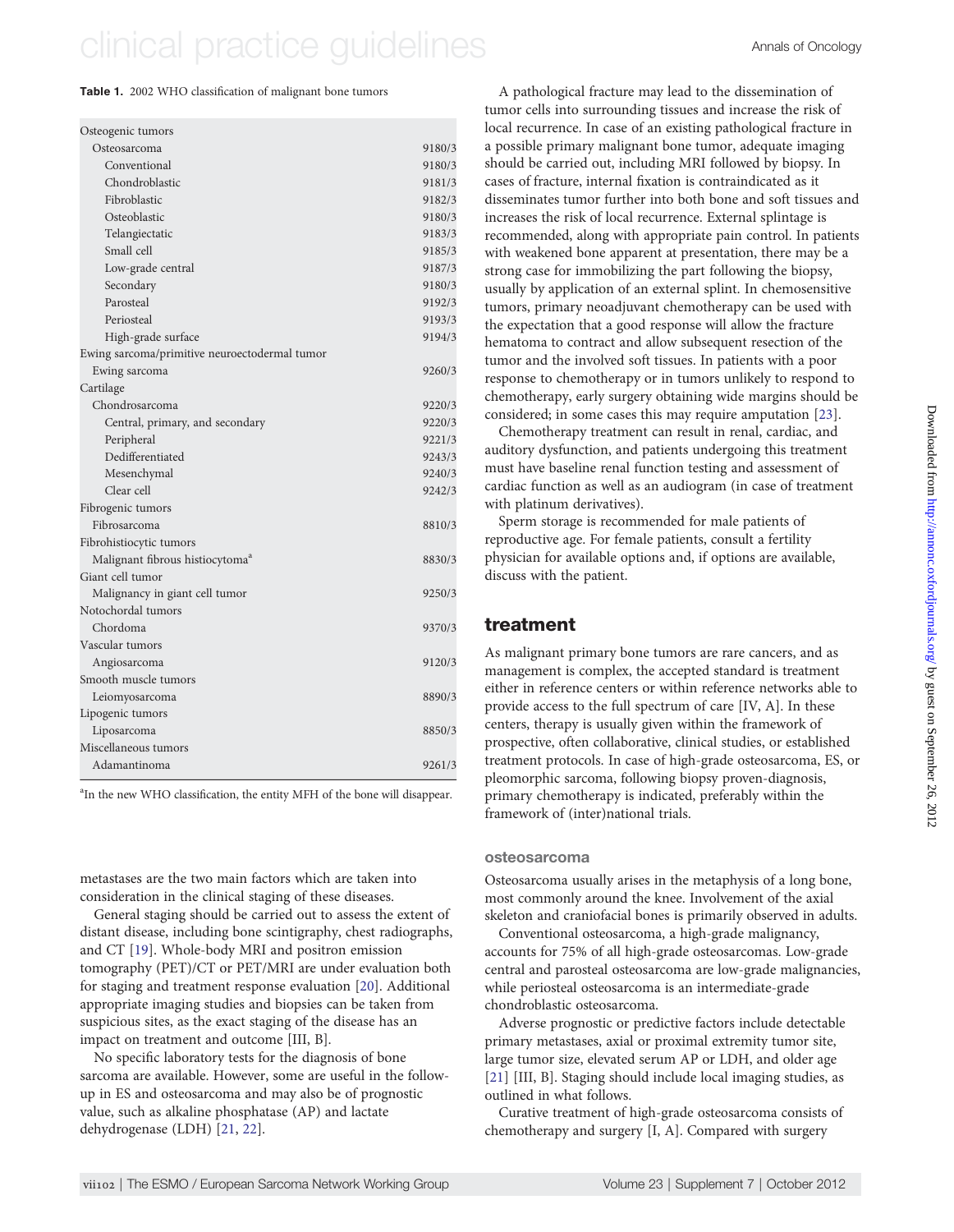# Annals of Oncology **Annals of Oncology** clinical practice quidelines

alone, multimodal treatment of high-grade localized osteosarcoma increases disease-free survival probabilities from only 10%–20% to >60%. In general, chemotherapy is administered before and after surgery, although a formal proof is lacking that giving chemotherapy preoperatively improves the outcome per se. The extent of histological response to preoperative chemotherapy predicts survival [\[21](#page-8-0), [24](#page-8-0), [25](#page-8-0)]. Current prospective trials evaluate whether altering postoperative chemotherapy in poor responders to preoperative systemic therapy improves treatment outcome.

Surgery should be carried out by a surgical team familiar with the wide range of surgical reconstructive options. The goal of surgery is to safely remove the tumor and yet preserve as much function as possible, striving to obtain adequate surgical margins as narrower margins are associated with an increased risk of local recurrence [[25](#page-8-0)]. Most patients should be considered candidates for limb salvage. In principle, intralesional or marginal margins increase the local relapse rate, which is associated with reduced overall survival (OS). The consequences for function should be considered when obtaining wide tumor-free margins [III, B]. Areas where there is suspicion of close margins should be marked on the surgical specimen sent to pathology.

Doxorubicin, cisplatin, high-dose methotrexate, ifosfamide, and etoposide have antitumor activity in osteosarcoma [[26](#page-8-0)–[29\]](#page-8-0) [I, A]. Doxorubicin, cisplatin, and high-dose methotrexate are frequently used as the basis of treatment [\[29](#page-8-0)] [II, A]. These drugs should be administered with adequate supportive care by experienced pediatric oncologists or medical oncologists in reference institutions with appropriate infrastructure and a multidisciplinary treatment approach [[27\]](#page-8-0). A variety of preand postoperative combinations are used in common practice and in clinical trials, and the ideal combination scheme and the optimal treatment duration are yet to be defined. Most current protocols include a period of preoperative chemotherapy, to facilitate local surgical treatment and allow assessment of tumor response, although this has not been proven to add survival benefit over postoperative chemotherapy alone [[30](#page-8-0), [31\]](#page-8-0) [I, B]. Treatment is commonly given over periods of 6–10 months [[29\]](#page-8-0). Whenever possible, patients with osteosarcoma should receive chemotherapy in the context of prospective trials, which is regarded as standard of care. Immune modulation has been attempted with some agents, e.g. interferon [[32\]](#page-8-0) and muramyl tripeptide. Muramyl tripeptide added to postoperative chemotherapy was associated with a substantial advantage in OS and a non-significant trend in event-free survival in one large randomized trial [[33,](#page-8-0) [34\]](#page-8-0) [II, C]. Muramyl tripeptide has been approved in Europe for patients <30 years of age with completely resected localized osteosarcoma. There is no consensus in the sarcoma community on the use of this drug, because of weaknesses in the single trial available [[33\]](#page-8-0). Further studies are definitely needed to identify the subgroup of patients who could benefit.

When tumor response assessment before surgery is clinically doubtful and relevant for clinical decision making, dynamic MRI is reliable, but requires sequential scans to evaluate change in tumor vascularity [[35,](#page-8-0) [36\]](#page-8-0) [III B]. Tumor response is often apparent only after several cycles of chemotherapy. Assessment of MRI peri-tumoral edema is helpful: its

disappearance is a sign of good treatment response [[35\]](#page-8-0). Changes in the size and ossification of the tumor are not reliable criteria of tumor response to neoadjuvant chemotherapy.

In general, there is no indication for radiation therapy, but there are anatomical locations in which the possibility of complete surgical resection is limited. In these cases, radiation therapy may be an option to try to extend the progression-free interval. New radiation therapy techniques (e.g. proton beam therapy) may extend the indications for this.

The multimodal treatment principles detailed above were generated in children, adolescents, and young adults with highgrade central osteosarcoma, but also relate to adults at least up to the age of 60 [\[37](#page-8-0)] [III, B]. Older patients (>40 years) may require tailored regimens, especially as far as high-dose methotrexate is concerned. Doxorubicin and cisplatin are the most active drugs, with the cumulative dose of anthracycline being a critical factor.

Low-grade central and parosteal osteosarcoma are malignancies with a lower metastatic potential, which are treated by surgery only [III, B]. Careful analysis of the resected tumor may show areas of high-grade change, in which case the patient should be treated as for a conventional osteosarcoma.

Although chemotherapy has been used for periosteal osteosarcomas, no benefit for chemotherapy was shown in two retrospective analyses [\[38,](#page-8-0) [39](#page-8-0)].

High-grade cranio-facial osteosarcoma should be treated the same way as high-grade osteosarcoma of other locations, although evidence is lacking due to the absence of selective clinical studies in this patient population [V, B].

Primary metastatic osteosarcoma patients are treated with a curative intent along the principles of non-metastatic osteosarcomas [[40\]](#page-8-0). In fact, there are subsets of patients who can have a very similar or even identical prognosis to that of localized disease, provided surgical removal of all known metastatic deposits is achievable [[41](#page-8-0)] [III, B]. In lung metastases, this will usually require exploratory thoracotomy including palpation of both lungs. Approximately 30% of all patients with primary metastatic osteosarcoma and >40% of those who achieve a complete surgical remission become longterm survivors.

The management of recurrent osteosarcoma needs to take into account the timing of recurrence/metastases, number of metastases, and site of metastases. Treatment of recurrent osteosarcoma is primarily surgical in the case of isolated lung metastases. Complete removal of all metastases must be attempted [III, B], as the disease is otherwise almost universally fatal, while more than a third of patients with a second surgical remission survive for >5 years [[42](#page-8-0)]. Even patients with multiple recurrences may be cured as long as recurrences are resectable, and repeated thoracotomies are often warranted [\[42](#page-8-0)] [III, B]. CT scan can both over- and underestimate the number of metastases.

The role of second-line chemotherapy for recurrent osteosarcoma is much less well defined than that of surgery and there is no accepted standard regimen. Treatment choice may take into account the prior disease-free interval, and often includes ifosfamide ± etoposide ± carboplatin, and other active drugs. In the two largest reported series, the use of second-line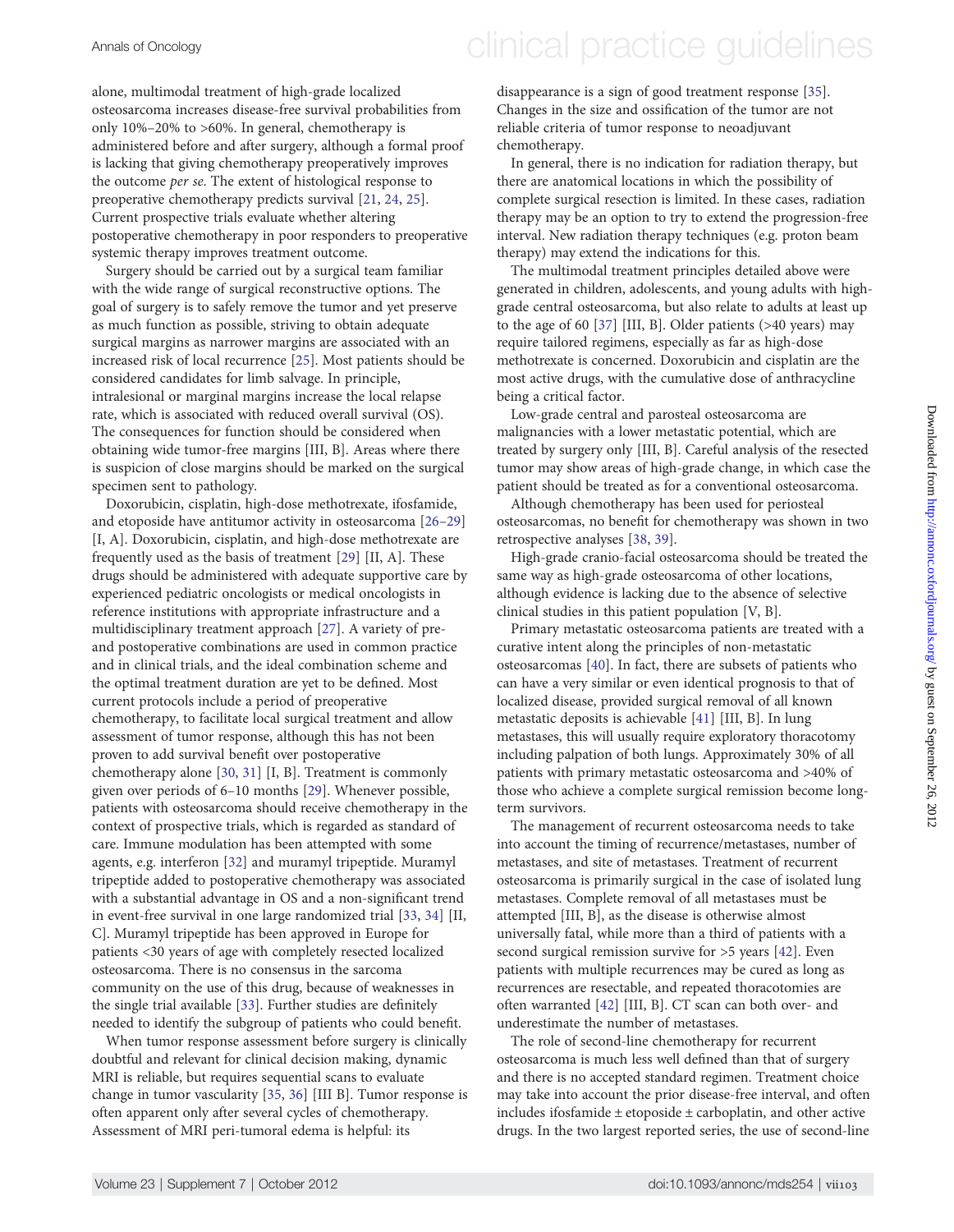# clinical practice quidelines and the second annuals of Oncology

chemotherapy correlated with limited prolongation of survival in patients with inoperable metastatic recurrences, while a positive correlation in operable disease was observed in only one of the two [[41,](#page-8-0) [42\]](#page-8-0).

Radiation therapy (including Samarium) may have a role in palliation [[43\]](#page-8-0).

In general, despite second-line treatment, the prognosis of recurrent disease has remained poor, with long-term postrelapse survival of <20%.

#### Ewing sarcoma

ES is a small, blue, round-cell tumor, PAS+ and CD99 (MIC2)-positive. All ESs are high-grade tumors. The definitive diagnosis is made by biopsy, providing sufficient material for conventional histology, immunohistochemistry, molecular pathology, and biobanking (fresh, unfixed material). Molecular biology studies have shown that almost all these tumors share a common gene rearrangement involving the EWS gene on chromosome 22 [\[44,](#page-8-0) [45](#page-8-0)]. In most cases, this involves a reciprocal translocation  $t(11;22)(q24;q12)$  [[46\]](#page-8-0), but  $t(21;22)$ (q22;q12) [[47,](#page-8-0) [48\]](#page-8-0) and others may also occur  $[t(7;22), t(17;22)]$ and  $t(2;22)$  translocations and  $inv(22)$ ]. Although most ES can be recognized with classical hematoxylin and eosin (H&E) and immunohistochemistry, including CD99, EWS translocation detection is mandatory when the clinical–pathological presentation is unusual, or the histological diagnosis is doubtful [II, B]. A reference laboratory for ES diagnosis should have both FISH and reverse transcription polymerase chain reaction (RT-PCR) available [[48\]](#page-8-0). The laboratory is strongly recommended to be enrolled in an external quality assurance program. RT-PCR is the investigation of choice when frozen tissue is available, and FISH is a good choice only when formalin-fixed paraffin-embedded tissue or touch preps (imprints) are available. There are several commercial sources for EWS break-apart probes. Assays using EWS break-apart probes do not detect EWS-FLI1 fusions, but only EWS rearrangements, which should not be a problem when interpreted in the appropriate clinical and pathological context. However, differential diagnosis versus other sarcomas carrying EWS rearrangements may be challenging.

Bone marrow biopsies and aspirates from sites distant to the primary or known metastatic lesions are mandatory. The added prognostic value of molecular positivity over light microscopic evaluation has not yet been proven [IV, C].

Between 20% and 25% of patients are diagnosed with metastatic disease (10% lung, 10% bones/bone marrow, 5% combinations or others) [[49](#page-8-0), [50\]](#page-8-0). Staging must be oriented to detect lung, bone, and bone marrow metastases. Multiple bone metastases confer a poorer outcome than lung/pleura metastases (<20% compared with 20%–40% 5-year survival). Other known prognostic factors are tumor size or volume, serum LDH levels, axial localization or older age (>15 years). A poor histological response to preoperative chemotherapy, and incomplete or no surgery for local therapy are further adverse prognostic factors [II, B] [[22,](#page-8-0) [51](#page-8-0)–[55\]](#page-8-0). Molecular structure of fusion transcripts has not been shown to be of prognostic value with current treatment protocols. Genomic analysis with copy

number variation assessment has been shown to be of prognostic value [[56,](#page-8-0) [57\]](#page-8-0).

With surgery or radiotherapy alone, 5-year survival was <10%. With treatment in current multimodality trials including chemotherapy, survival is ∼60%–70% in localized and ∼20%–40% in metastatic disease, depending on metastatic sites and burden.

All current trials employ 3 to 6 cycles of initial combination chemotherapy after biopsy, followed by local therapy and another 6 to 10 cycles of chemotherapy usually applied at 2–3 week intervals. Treatment duration is thus 10–12 months. Agents considered most active include doxorubicin, cyclophosphamide, ifosfamide, vincristine, dactinomycin, and etoposide [\[58](#page-8-0)–[62](#page-9-0)]. Virtually all active protocols are based on six-drug combinations of these substances [I, A]. Chemotherapy intensity is positively associated with outcome. High-dose chemotherapy with hematopoietic stem cell transplantation is still investigational in high-risk localized ES [[63\]](#page-9-0).

Complete surgical excision, where feasible, is regarded as the best modality of local control given the higher risk of local recurrence when radiotherapy is used as the sole treatment for the primary tumor. Radiotherapy alone (in the range of 45–60 Gy, depending on location) should be applied if complete surgical excision is impossible. Postoperative radiotherapy should be given in cases of inadequate surgical margins and discussed when histological response in the surgical specimen was poor (i.e. >10% viable tumor cells) [\[53,](#page-8-0) [64](#page-9-0)] [IV, B]. The dose of postoperative radiation therapy is also 45–60 Gy, depending on margins, response, and location. Intralesional surgery must be avoided, as there is no benefit when compared with radiation therapy alone [\[53](#page-8-0)].

Change in the size of the soft tissue mass is easily evaluated on MRI, and is a good predictor of tumor response [[35,](#page-8-0) [36\]](#page-8-0). Dynamic MRI is not as reliable as in osteosarcoma [[36\]](#page-8-0), as remaining small tumor foci may not be detected. Sequential FDG PET evaluation might be of additional value [[65\]](#page-9-0).

Treatment of adult patients follows the same principles as for ES in typical age groups. However, tolerability of therapies in older patients needs to be taken into account when transferring treatment protocols conceived for children and patients of age  $\leq 40-50$  years.

Treatment of patients with extraskeletal ES follows the same principles as for bone ES, thus incorporating chemotherapy in all cases.

Patients with metastases at diagnosis are treated with the same treatment approach as patients with localized disease, although the disease has a definitely worse prognosis. Several non-randomized trials have assessed the value of more intensive, time-compressed or high-dose chemotherapy approaches, followed by autologous stem cell rescue, with promising result, but evidence of benefit, resulting from trials, is pending [[66\]](#page-9-0) [III, C].

In patients with lung metastases, whole-lung irradiation may confer a survival advantage [III, B] [[54\]](#page-8-0). The role of surgical resection of residual metastases is less well defined. Patients with multiple bone or bone marrow metastases and patients with recurrent disease still fare poorly, with 5-year survival rates of ∼20%. Despite this, local control of bone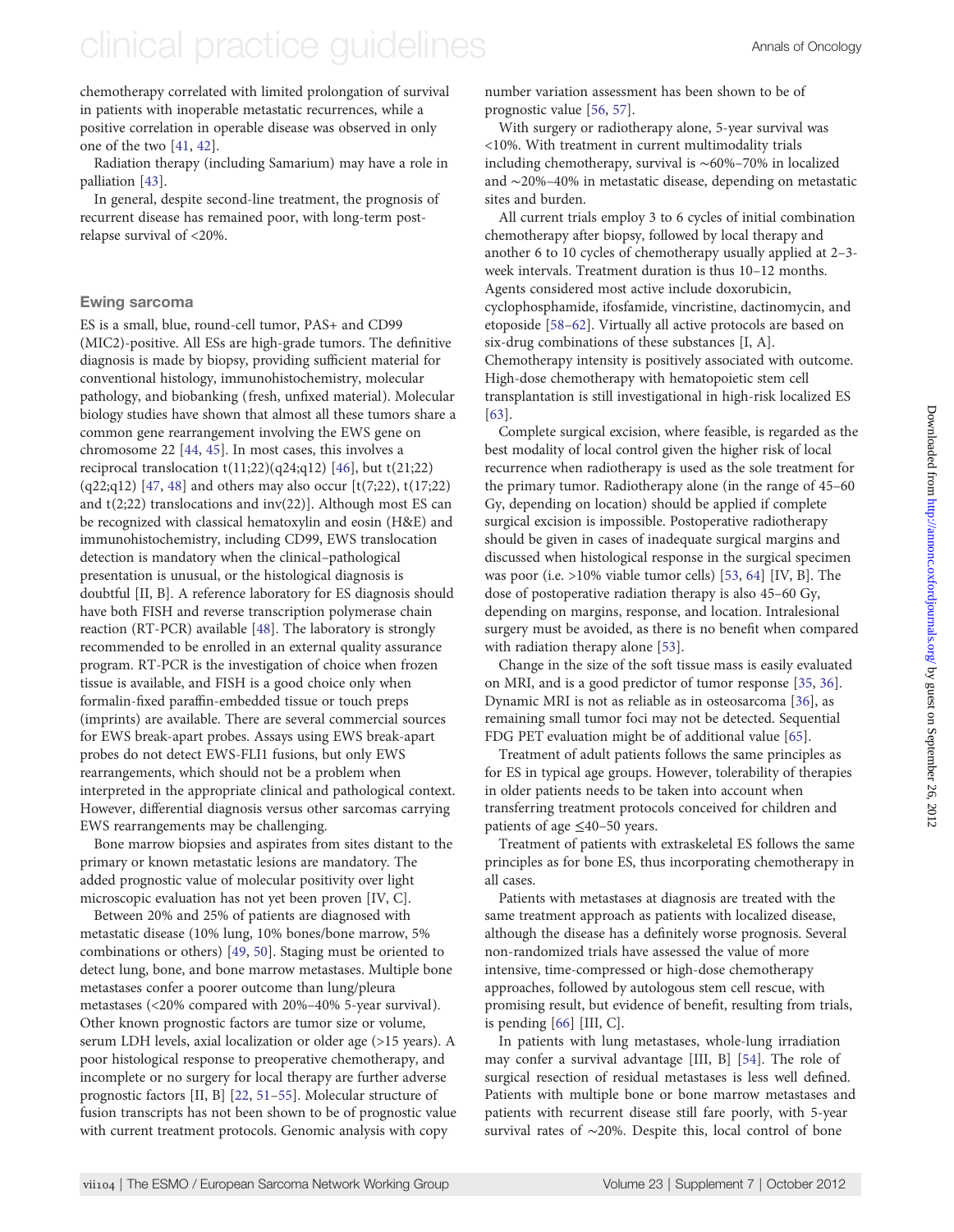metastases with either surgery or radiation therapy is recommended [\[67\]](#page-9-0).

The only prognostic factor identified in relapsed patients seems to be time to relapse: patients relapsing later than 2 years from initial diagnosis have a better outcome [[68\]](#page-9-0) [III, B]. Doxorubicin therapy is usually no longer feasible due to previously achieved cumulative doses. Chemotherapy regimens in relapse situations are not standardized and are commonly based on alkylating agents (cyclophosphamide, high-dose ifosfamide) [[69\]](#page-9-0) in combination with topoisomerase inhibitors (etoposide, topotecan) or irinotecan with temozolomide [III, B] [[70,](#page-9-0) [71\]](#page-9-0). IGFR (insulin growth factor receptor) targeting appears promising in advanced ES [\[72,](#page-9-0) [73](#page-9-0)].

#### high-grade undifferentiated pleomorphic sarcomas of bone

Pleomorphic sarcomas of bone comprise a diagnostically heterogeneous group of malignant tumors including fibrosarcoma (FS), the so-called malignant fibrous histiocytoma (MFH), leiomyosarcoma, and undifferentiated sarcoma [\[16,](#page-7-0) [74](#page-9-0), [75](#page-9-0)]. They arise in a similar age group to chondrosarcoma but the skeletal distribution is more like osteosarcoma. They typically present with pain and have a high incidence of fracture at presentation. They represent between 2% and 5% of primary bone malignancies. The true incidence is hard to establish as the two entities (MFH/FS) exhibit a substantial degree of morphological overlap, also reflected by an inconsistent use of terminology. Males are more frequently affected than females. An association with pre-existing disease (Paget's disease or bone infarct) or history of previous irradiation has been reported. It is not unusual for a spindle cell sarcoma to be found to be either a dedifferentiated chondrosarcoma or osteosarcoma after examining further different sections of the resection.

Pleomorphic sarcomas typically present in older patients with a lytic lesion in bone. In many, the differential diagnosis will be a metastasis. Full staging and biopsy are required to reach a diagnosis. Pathological fractures are common and should be investigated before fixation.

Treatment strategies mimic those of osteosarcoma, with chemotherapy and complete en bloc resection including any soft tissue component.

Anecdotal evidence suggests that prognosis may be better than that for osteosarcoma. A global effort to collect these cases would be helpful to establish diagnostic and prognostic criteria as well as recommend treatment.

#### chondrosarcoma

Most chondrosarcomas arise as primary malignant tumors; the majority are low grade, locally aggressive, non-metastasizing tumors (grade I) rather than high grade (grades II–III) [[76\]](#page-9-0). Most chondrosarcomas arise centrally in the metaphyseal region of long bones, but they can also develop in flat bones such as pelvis, rib, and scapula. High-grade chondrosarcoma frequently arises in the axial skeleton and long bones. Chondrosarcoma can arise in pre-existing benign lesions such as enchondroma and osteochondroma. In these circumstances, they are referred to as secondary chondrosarcoma and

# Annals of Oncology **Annals of Oncology** clinical practice quidelines

secondary peripheral chondrosarcomas, respectively. The majority of chondrosarcomas are of the conventional subtype, but rarer subtypes include mesenchymal and clear-cell chondrosarcoma [\[77](#page-9-0), [78](#page-9-0)]. In rare circumstances, conventional chondrosarcomas can 'dedifferentiate' into a very high-grade tumor with a dismal prognosis: so-called de-differentiated chondrosarcoma [\[77](#page-9-0), [78](#page-9-0)]. Most chondrosarcomas are solitary, but they can occur as multiple lesions in patients with multiple osteochondromas and enchondromatosis.

Most chondrosarcomas present with a painless mass. Pain at the site of a cartilaginous lesion may be an indicator of malignancy. In the case of chondrosarcoma, a contrast-enhanced MRI can reveal high-grade areas. This provides a useful guide to the site of biopsy [[79\]](#page-9-0). The differentiation between benign enchondroma or osteochondroma and malignant grade I chondrosarcoma can be difficult. In the phalanges of the hand and feet, malignancy is extremely rare, but in the other long bones central cartilaginous lesions should be considered lowgrade chondrosarcoma till proven otherwise [[77\]](#page-9-0).

Inoperable, locally advanced and metastatic high-grade chondrosarcomas have a poor prognosis because of resistance to conventional treatments such as radiotherapy and chemotherapy [\[77](#page-9-0), [78](#page-9-0)]. Prognosis depends on histological grade. However, histological classification is subject to variability in interpretation, with grade II and III chondrosarcomas often grouped together even though there is a wide spectrum of outcome [\[76](#page-9-0)]. Also, grade I tumors do not have 100% survival, mainly due to problematic local recurrence or progression to high grade upon occurrence. In particular, dedifferentiated chondrosarcomas are aggressive and frequently metastasize [[77\]](#page-9-0).

Assessing the grade of chondrosarcomas is difficult and variations in opinions even among experts are common [\[76\]](#page-9-0). Low-grade cartilage tumors are unlikely to metastasize but may recur locally. Grade I central chondrosarcomas in the long bones of the limbs can be managed by curettage with or without adjuvant (e.g. phenol, cement, cryotherapy) with a high chance of success. Low-grade peripheral chondrosarcomas (arising from osteochondromas) should be surgically excised, aiming to excise the tumor with a covering of normal tissue over it. Higher grade chondrosarcomas and all chondrosarcomas of the pelvis or axial skeleton should be surgically excised with wide margins.

Recent evidence suggests that mesenchymal chondrosarcoma may be chemotherapy sensitive, and may be considered for adjuvant or neoadjuvant therapy [[80,](#page-9-0) [81\]](#page-9-0) [V, B]. Most authorities suggest an Ewing-type chemotherapy regime.

There remains uncertainty about chemotherapy sensitivity of dedifferentiated chondrosarcoma, which is often treated as a high-grade bone sarcoma, with therapies which need to be adapted to patient's age [\[82,](#page-9-0) [83\]](#page-9-0) [V,C]. There is a very high risk of local recurrence following excision of dedifferentiated chondrosarcoma, particularly in the presence of a pathological fracture. If wide margins cannot be reliably achieved with limb salvage, then amputation should be considered.

The role of radiotherapy in chondrosarcoma is limited, but may be appropriate in highly selected cases or for palliation. Excellent outcomes have been reported for skull base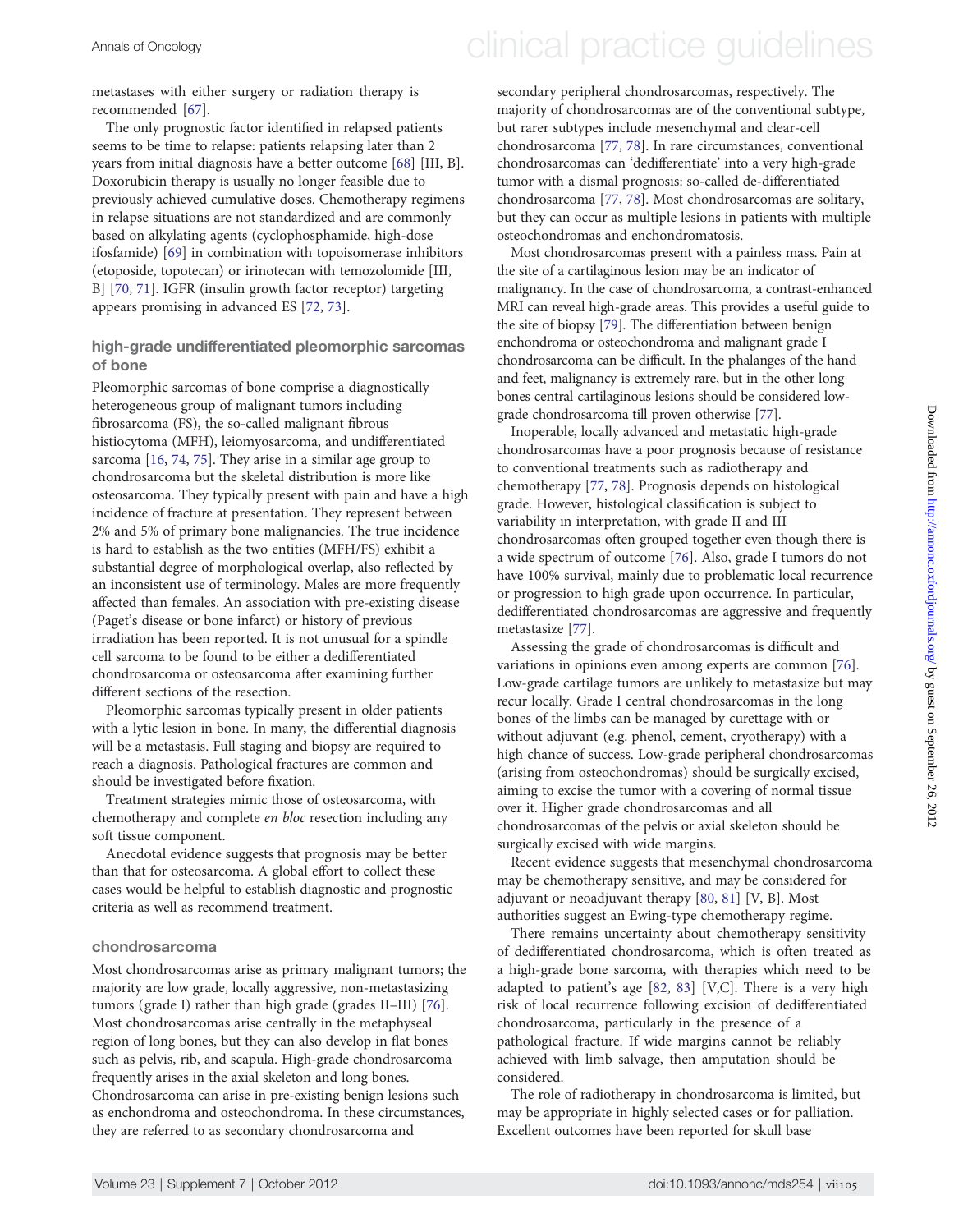# clinical practice quidelines and the second annuals of Oncology

chondrosarcomas with proton beam radiotherapy, achieving 80%–90% local control rates [[84\]](#page-9-0).

#### chordoma

Chordomas typically arise in the sacrum, mobile spine, or skull base recapitulating histologically notochord remnants. Extraaxial cases have been occasionally reported.

Surgery is the treatment of choice, but the most frequent sites of origin make treatment of primary disease challenging. Local relapses affect >50% of cases, with a minority of patients being cured by further surgery [\[85](#page-9-0)]. There are now encouraging results from high-dose radiotherapy using proton beams or carbon ion facilities [\[86\]](#page-9-0). Assessment in a specialist center with expertise in managing these tumors is essential to define the role of surgery and/or radiotherapy.

Metastases are more common than previously believed (>20%), and therefore should be looked for on staging (lungs, liver, bone, soft tissues). For patients with advanced disease, there is evidence of some effectiveness of molecular targeted agents (imatinib) and studies are ongoing.

#### giant cell tumor of bone

Giant cell tumor of bone (GCT) is a relatively rare, benign tumor of the skeleton. Although classified as benign, GCTs can be aggressive and recur locally in up to 50% of cases. Up to 5% of GCT metastasize to the lungs and spontaneous transformation to a high-grade malignancy occurs in 1%–3% of patients.

They are typically treated at specialist bone tumor treatment centers.

Treatment options include intralesional curettage with or without adjuvant or en bloc excision.

Recent work has suggested that denosumab, a human monoclonal antibody to RANKL that is overexpressed in GTC, may obtain substantial tumor responses in large or unresectable or metastatic GCT. Further results are awaited [[87\]](#page-9-0).

### follow-up

Follow-up is designed to detect either local recurrence or metastatic disease at a time when early treatment is still possible and might be effective. Follow-up of high-grade tumors should include both a physical examination of the tumor site and assessment of the function and possible complications of any reconstruction. Local imaging and chest X-ray/CT should be the norm. Though strict rules cannot be provided in the absence of any formal validation, a recommended follow-up policy may foresee intervals between checks after the completion of chemotherapy every 2–3 months for the first 2 years; every 2–4 months for years 3–4; every 6 months for years 5–10 and thereafter every 6–12 months according to local practice and other factors.

In case of low-grade bone sarcoma, the frequency of followup visits may be lower (e.g. 6 months for 2 years and then annually). Late metastases as well as local recurrences and functional deficits may occur >10 years after diagnosis and

there is no universally accepted stopping point for tumor surveillance.

In ES, where osseous metastases are likely, isotope bone scanning can be used in addition. More modern techniques (e.g. PET or whole-body MRI) require further evaluation.

It is important to evaluate the long-term toxicity effect of chemotherapy and radiotherapy if appropriate. Monitoring for late effect should be undertaken for >10 years after treatment, depending on the chemotherapy protocol and radiation used and in conjunction with late effects services when available.

Secondary cancers may arise in survivors of bone sarcomas, either related to or independent of irradiation. Secondary leukemia, particularly acute myeloid leukemia, may rarely be observed following chemotherapy, as early as 2–5 years after treatment [III, B].

#### note

These Clinical Practice Guidelines have been developed following a consensus process based on a consensus event organized by ESMO in Milan, Italy in January 2012 and refined afterward. This involved experts from the community of the European sarcoma research groups, sarcoma networks of excellence, and ESMO Faculty. Their names are indicated hereafter. The text reflects an overall consensus among them, although each of them may not necessarily find it consistent with his/her own views. The panel worked on the text of ESMO Guidelines of previous years, whose authorship should also be credited.

### Consensus Panel ESMO Guidelines 2012

Jean-Yves Blay, France (Moderator) Carl Blomqvist, Finland Sylvie Bonvalot, France Ioannis Boukovinas, Greece Paolo G. Casali, Italy Enrique De Alava, Spain Angelo Paolo Dei Tos, Italy Uta Dirksen, Germany Florence Duffaud, France Mikael Eriksson, Sweden Alexander Fedenko, Russian Federation Andrea Ferrari, Italy Stefano Ferrari, Italy Xavier Garcia del Muro, Spain Hans Gelderblom, Belgium Robert Grimer, United Kingdom Alessandro Gronchi, Italy Kirsten Sundby Hall, Norway Bass Hassan, United Kingdom Pancras Hogendoorn, The Netherlands Peter Hohenberger, Germany Rolf Issels, Germany Heikki Joensuu, Finland Lorenz Jost, Switzerland Heribert Jurgens, Germany Leo Kager, Austria Axel Le Cesne, France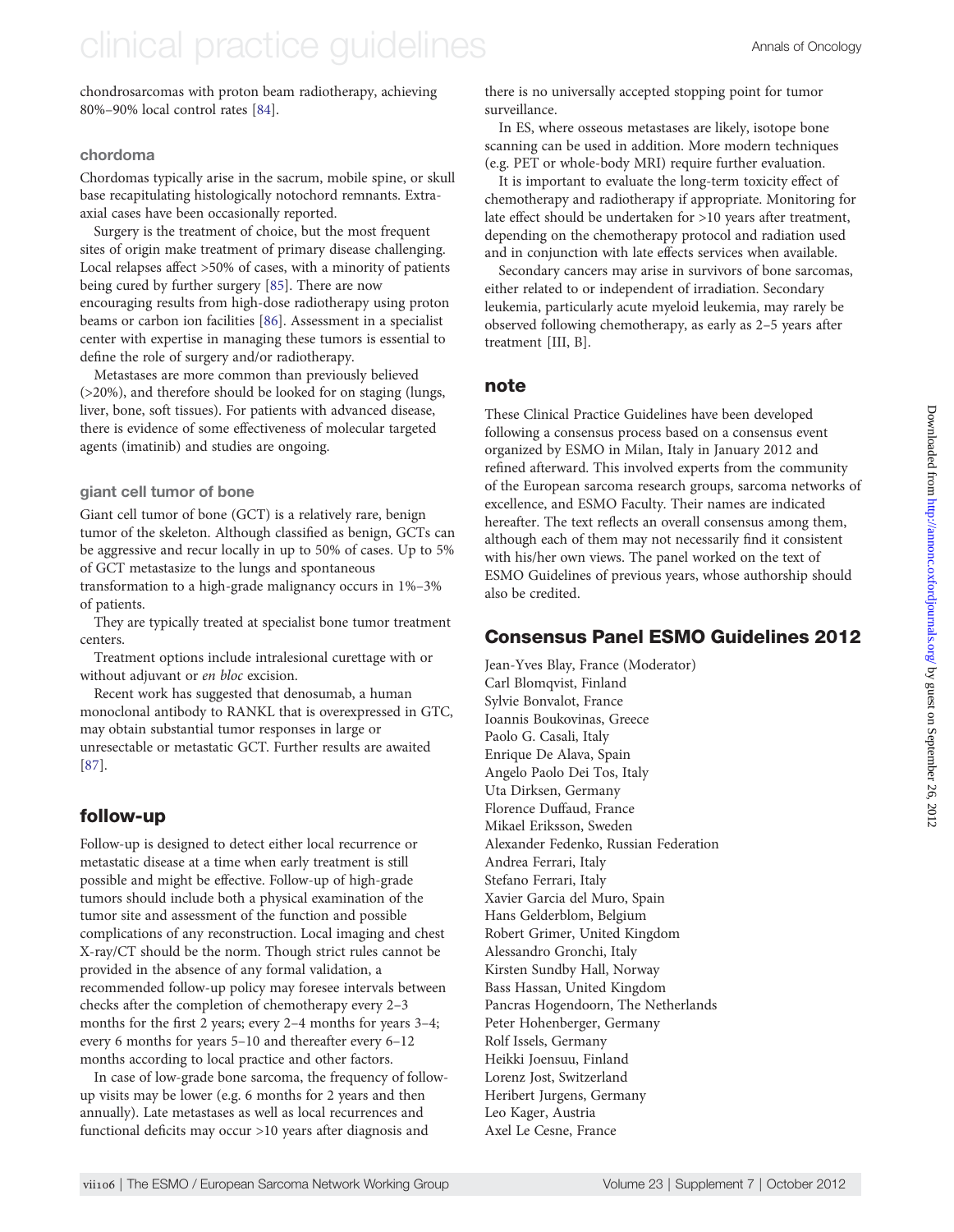Serge Leyvraz, Switzerland Javier Martin, Spain Ofer Merimsky, Israel Toshirou Nishida, Japan Piero Picci, Italy Peter Reichardt, Germany Piotr Rutkowski, Poland Marcus Schlemmer, Germany Stefan Sleijfer, The Netherlands Silvia Stacchiotti, Italy Antoine Taminiau, The Netherlands Eva Wardelmann, Germany

### acknowledgements

We deeply thank Barbara Dore, Estelle Lecointe and Roger Wilson (SPAEN), who were observers as patient representatives.

## conflict of interest

Prof. Blay has reported: consultancy/honoraria: Novartis, Roche, GlaxoSmithKline, PharmaMar; research funding: PharmaMar. Dr. Boukovinas has reported: royalty fees from Novartis. Dr. Casali has reported: consultancy/honoraria: Bayer, GlaxoSmithKline, Janssen Cilag, Merck Sharp & Dohme, Novartis, Pfizer, PharmaMar, and Sanofi-Aventis. Prof. De Alava has reported: research funding from PharmaMar. Dr. Dei Tos has reported: consultancy for Novartis, Pfizer and GlaxoSmithKline; research grant from Novartis. Dr. Eriksson has reported: honoraria from Novartis, Swedish Orphan Biovitrum, GlaxoSmithKline, Merck Sharp & Dohme, and Pfizer. Dr. Fedenko has reported: speakers' bureau for Roche, Jansen, Lilly. Dr. Ferrari has reported: research funding: Amgen, MolMed, PharmaMar, Infinity; consultancy: Takeda and Merck. Dr. Gelderblom has reported: research funding from Pfizer, Novartis, PharmaMar, Eisai, GlaxoSmithKline, and Infinity. Mr. Grimer has reported: speakers' bureau for Takeda. Dr. Gronchi has reported: honoraria and advisory board compensation from Novartis Pharma; honoraria and travel coverage from PharmaMar; honoraria from Pfizer. Prof. Hassan has reported: investigatorinitiated, early phase trials with Takeda and Astellas; conference chair for Takeda satellite symposia; scientific board of Sarcoma UK; grants with Cancer Research UK and EU FP7. Prof. Hohenberger has reported: research funding: Novartis, GlaxoSmithKline, PharmaMar; Advisory Boards for Novartis, PharmaMar, GlaxoSmithKline, and Pfizer. Prof. Joensuu has reported: research support from Novartis. Prof. Jurgens has reported: institutional research grants: Roche, Pfizer, and Takeda. Prof. Kager has reported: advisory board for Takeda. Dr. Le Cesne has reported: honoraria: Pfizer, PharmaMar, Novartis. Prof. Nishida has reported: research funding from Novartis. Dr. Picci has reported: advisory boards for Merck and Takeda. Dr. Reichardt has reported: advisory board: Novartis, Pfizer, PharmaMar, Bayer, Merck Sharp & Dohme; Honoraria: Novartis, Pfizer, PharmaMar, Merck Sharp & Dohme, Amgen. Dr. Rutkowski has reported: honoraria and

# <span id="page-7-0"></span>Annals of Oncology **Annals of Oncology** clinical practice quidelines

speakers' bureau and advisory board for Novartis; honoraria from Pfizer. Dr. Schlemmer has reported: research funding and honoraria from Novartis. Dr. Sleijfer has reported: Research funding: Novartis, GlaxoSmithKline, Bayer, Pfizer. Dr. Stacchiotti has reported: research and travel support from Amgen Dompé; advisory role, research support, and honoraria from Novartis; research support and honoraria from Pfizer; and research support from Bayer, Merck Sharp & Dohme, GlaxoSmithKline, Infinity, Lilly, Molmed, PharmaMar, Sanofi-Aventis, and Schering Plough. Prof. Wardelmann has reported: honoraria and grants from Novartis.

Other authors have declared no potential conflicts of interest.

### references

- 1. Stiller CA, Craft AW, Corazziari I. Survival of children with bone sarcoma in Europe since 1978: results from the EUROCARE study. Eur J Cancer 2001; 37: 760–766.
- 2. Hansen MF, Seton M, Merchant A. Osteosarcoma in Paget's disease of bone. J Bone Miner Res 2006; 21 (Suppl. 2): 58–63.
- 3. Fuchs B, Pritchard DJ. Etiology of osteosarcoma. Clin Orthop Relat Res 2002; 40–52.
- 4. Cotterill SJ, Parker L, Malcolm AJ et al. Incidence and survival for cancer in children and young adults in the North of England, 1968–1995: a report from the Northern Region Young Persons' Malignant Disease Registry. Br J Cancer 2000; 83: 397–403.
- 5. Bovee JVMG, Cleton-Jansen AM, Taminiau AHM et al. Emerging pathways in the development of chondrosarcoma of bone and implications for targeted treatment. Lancet Oncol 2005; 6: 599–607.
- 6. van den Berg H, Kroon HM, Slaar A et al. Incidence of biopsy-proven bone tumors in children: a report based on the Dutch pathology registration 'PALGA'. J Pediatr Orthop 2008; 28: 29–35.
- 7. Hauben EI, Hogendoorn PCW. Epidemiology of primary bone tumors and economical aspects of bone metastases. In Heymann D (ed.), Bone Cancer. Progression and Therapeutic Approaches, 1st edition. London: Academic Press 2009; 3–8.
- 8. Malhas AM, Grimer RJ, Abudu A et al. The final diagnosis in patients with a suspected primary malignancy of bone. J Bone Joint Surg Br 2011; 93-B: 980–983.
- 9. Grimer RJ, Briggs TWR. Earlier diagnosis of bone and soft-tissue tumors. J Bone Joint Surg Br 2010; 92-B: 1489–1492.
- 10. Enneking WF. The issue of the biopsy. J Bone Joint Surg Am 1982; 64: 1119–1120.
- 11. Andreou D, Bielack SS, Carrle D et al. The influence of tumor- and treatmentrelated factors on the development of local recurrence in osteosarcoma after adequate surgery. An analysis of 1355 patients treated on neoadjuvant Cooperative Osteosarcoma Study Group protocols. Ann Oncol 2011; 22(5): 1228–1235.
- 12. van den Berg H, Slaar A, Kroon HM et al. Results of diagnostic review in pediatric bone tumors and tumorlike lesions. J Pediatr Orthop 2008; 28: 561–564.
- 13. Mankin HJ, Lange TA, Spanier SS. The hazards of biopsy in patients with malignant primary bone and soft-tissue tumors. J Bone Joint Surg Am 1982; 64: 1121–1127.
- 14. Meyer JS, Nadel HR, Marina N et al. Imaging guidelines for children with Ewing sarcoma and osteosarcoma: a report from the Children's Oncology Group Bone Tumor Committee. Pediatr Blood Cancer 2008; 51: 163–170.
- 15. WHO Classification of Tumors. Fletcher CDM, Unni KK, Mertens F (eds), Pathology and Genetics of Tumors of Soft Tissue and Bone. Lyon: IARC Press 2002.
- 16. Abdul-Karim FW, Bauer TW, Kilpatrick SE et al. Recommendations for the reporting of bone tumors. Association of Directors of Anatomic and Surgical Pathology. Hum Pathol 2004; 35: 1173–1178.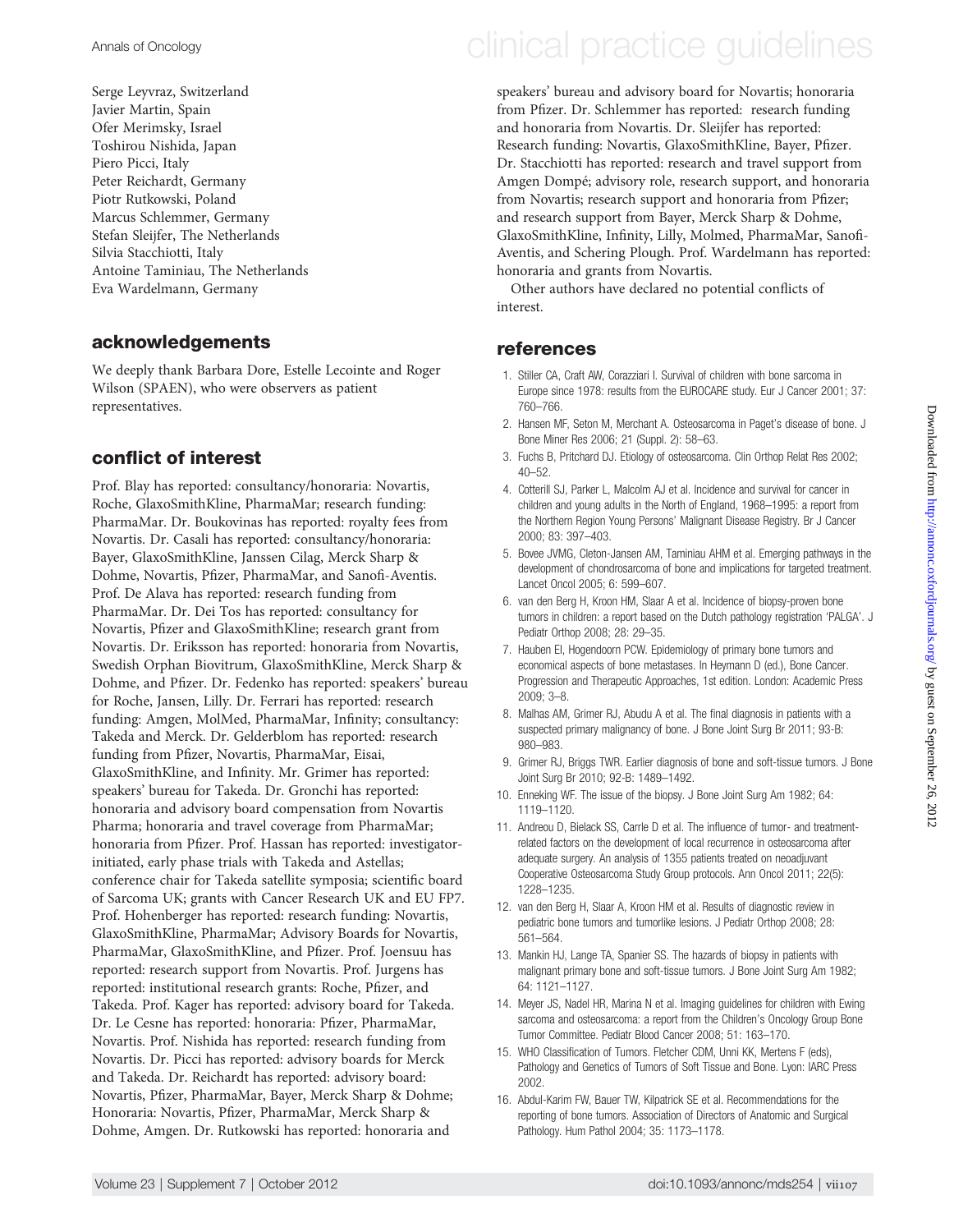# <span id="page-8-0"></span>clinical practice quidelines **Annals of Oncology**

- 17. Enneking WF, Spanier SS, Goodman MA. A system for the surgical staging of musculoskeletal sarcoma. Clin Orthop Relat Res 1980; 153: 106–120.
- 18. Sobin LH, Gospodarowicz MK, Wittekind CH (eds). TNM Classification of Malignant Tumors, 7th edition. Oxford: Wiley-Blackwell 2009.
- 19. Picci P, Vanel D, Briccoli A et al. Computed tomography of pulmonary metastases from osteosarcoma: the less poor technique. A study of 51 patients with histological correlation. Ann Oncol 2001; 12: 1601–1604.
- 20. Benz MR, Tchekmedyian N, Eilber FC et al. Utilization of positron emission tomography in the management of patients with sarcoma. Curr Opin Oncol 2009; 21: 345–351.
- 21. Bramer JA, van Linge JH, Grimer RJ et al. Prognostic factors in localized extremity osteosarcoma: a systematic review. Eur J Surg Oncol 2009; 35: 1030–1036.
- 22. Leavey PJ, Collier AB. Ewing sarcoma: prognostic criteria, outcomes and future treatment. Expert Rev Anticancer Ther 2008; 8: 617–624.
- 23. Bramer JA, Abudu AA, Grimer RJ et al. Do pathological fractures influence survival and local recurrence rate in bony sarcomas? Eur J Cancer 2007; 43(13): 1944–1951.
- 24. Bielack SS, Kempf-Bielack B, Delling G et al. Prognostic factors in high-grade osteosarcoma of the extremities or trunk: an analysis of 1702 patients treated on neoadjuvant cooperative osteosarcoma study group protocols. J Clin Oncol 2002; 20: 776–790.
- 25. Picci P, Sangiorgi L, Rougraff BT et al. Relationship of chemotherapy-induced necrosis and surgical margins to local recurrence in osteosarcoma. J Clin Oncol 1994; 12: 2699–2705.
- 26. Ferrari S, Smeland S, Mercuri M et al. Neoadjuvant chemotherapy with highdose Ifosfamide, high-dose methotrexate, cisplatin, and doxorubicin for patients with localized osteosarcoma of the extremity: a joint study by the Italian and Scandinavian Sarcoma Groups. J Clin Oncol 2005; 23: 8845–8852.
- 27. Arndt CA, Crist WM. Common musculoskeletal tumors of childhood and adolescence. N Engl J Med 1999; 341: 342–352.
- 28. Lewis IJ, Nooij MA, Whelan J et al. Improvement in histologic response but not survival in osteosarcoma patients treated with intensified chemotherapy: a randomized phase III trial of the European Osteosarcoma Intergroup. J Natl Cancer Inst 2007; 99: 112–128.
- 29. Carrle D, Bielack SS. Current strategies of chemotherapy in osteosarcoma. Int Orthop 2006; 30: 445–451.
- 30. Bielack SS, Machatschek JN, Flege S et al. Delaying surgery with chemotherapy for osteosarcoma of the extremities. Expert Opin Pharmacother 2004; 5: 1243–1256.
- 31. Goorin AM, Schwartzentruber DJ, Devidas M et al. Presurgical chemotherapy compared with immediate surgery and adjuvant chemotherapy for nonmetastatic osteosarcoma: Pediatric Oncology Group Study POG-8651. J Clin Oncol 2003; 21: 1574–1580.
- 32. Whelan J, Patterson D, Perisoglou M et al. The role of interferons in the treatment of osteosarcoma. Pediatr Blood Cancer 2010; 54(3): 350–354.
- 33. Meyers PA, Schwartz CL, Krailo MD et al. Osteosarcoma: the addition of muramyl tripeptide to chemotherapy improves overall survival—a report from the Children's Oncology Group. J Clin Oncol 2008; 26: 633–638.
- 34. Hunsberger S, Freidlin B, Smith MA. Complexities in interpretation of osteosarcoma clinical trial results. J Clin Oncol 2008; 26: 3103–3104.
- 35. van der Woude HJ, Bloem JL, Hogendoorn PC. Preoperative evaluation and monitoring chemotherapy in patients with high-grade osteogenic and Ewing's sarcoma: review of current imaging modalities. Skeletal Radiol 1998; 27: 57-71.
- 36. van der Woude HJ, Bloem JL, Verstraete KL et al. Osteosarcoma and Ewing's sarcoma after neoadjuvant chemotherapy: value of dynamic MR imaging in detecting viable tumor before surgery. AJR Am J Roentgenol 1995; 165: 593–598.
- 37. Grimer RJ, Cannon SR, Taminiau AHM et al. Osteosarcoma over the age of forty. Eur J Cancer 2003; 39: 157–163.
- 38. Grimer RJ, Bielack S, Flege S, Cannon SR, Foleras G, Andreeff I, Sokolov T, Taminiau A, Dominkus M, San-Julian M, Kollender Y, Gosheger G. Periosteal osteosarcoma – a European review of outcome. Eur J Cancer 2005; 41: 2806–2811.
- 39. Cesari M, Alberghini M, Vanel D et al. Periosteal osteosarcoma: a singleinstitution experience. Cancer 2011; 117(8): 1731–1735.
- 40. Kager L, Zoubek A, Potschger U et al. Primary metastatic osteosarcoma: presentation and outcome of patients treated on neoadjuvant Cooperative Osteosarcoma Study Group protocols. J Clin Oncol 2003; 21: 2011–2018.
- 41. Ferrari S, Briccoli A, Mercuri M et al. Postrelapse survival in osteosarcoma of the extremities: prognostic factors for long-term survival. J Clin Oncol 2003; 21: 710–715.
- 42. Kempf-Bielack B, Bielack SS, Jurgens H et al. Osteosarcoma relapse after combined modality therapy: an analysis of unselected patients in the Cooperative Osteosarcoma Study Group (COSS). J Clin Oncol 2005; 23: 559–568.
- 43. Berger M, Grignani G, Giostra A et al. 153Samarium-EDTMP administration followed by hematopoietic stem cell support for bone metastases in osteosarcoma patients. Ann Oncol 2012; 23: 1899–1905.
- 44. Aurias A, Rimbaut C, Buffe D et al. Translocation involving chromosome 22 in Ewing's sarcoma. A cytogenetic study of four fresh tumors. Cancer Genet Cytogenet 1984; 12: 21–25.
- 45. Turc-Carel C, Philip I, Berger MP et al. Chromosome study of Ewing's sarcoma (ES) cell lines. Consistency of a reciprocal translocation t(11;22)(q24;q12). Cancer Genet Cytogenet 1984; 12: 1–19.
- 46. Zoubek A, Pfleiderer C, Salzer-Kuntschik M et al. Variability of EWS chimaeric transcripts in Ewing tumors: a comparison of clinical and molecular data.Br J Cancer 1994; 70: 908–913.
- 47. Sorensen PH, Lessnick SL, Lopez-Terrada D et al. A second Ewing's sarcoma translocation, t(21;22), fuses the EWS gene to another ETS-family transcription factor, ERG. Nat Genet 1994; 6: 146–151.
- 48. Machado I, Noguera R, Pellin A et al. Molecular diagnosis of Ewing sarcoma family of tumors: a comparative analysis of 560 cases with FISH and RT-PCR. Diagn Mol Pathol 2009; 18: 189–199.
- 49. Cangir A, Vietti TJ, Gehan EA et al. Ewing's sarcoma metastatic at diagnosis. Results and comparisons of two intergroup Ewing's sarcoma studies. Cancer 1990; 66: 887–893.
- 50. Bernstein ML, Devidas M, Lafreniere D et al. Intensive therapy with growth factor support for patients with Ewing tumor metastatic at diagnosis: Pediatric Oncology Group/Children's Cancer Group Phase II Study 9457—a report from the Children's Oncology Group. J Clin Oncol 2006; 24: 152–159.
- 51. Bacci G, Ferrari S, Bertoni F et al. Prognostic factors in nonmetastatic Ewing's sarcoma of bone treated with adjuvant chemotherapy: analysis of 359 patients at the Istituto Ortopedico Rizzoli. J Clin Oncol 2000; 18: 4–11.
- 52. Bacci G, Forni C, Longhi A et al. Long-term outcome for patients with nonmetastatic Ewing's sarcoma treated with adjuvant and neoadjuvant chemotherapies. 402 patients treated at Rizzoli between 1972 and 1992. Eur J Cancer 2004; 40: 73–83.
- 53. Cotterill SJ, Ahrens S, Paulussen M et al. Prognostic factors in Ewing's tumor of bone: analysis of 975 patients from the European Intergroup Cooperative Ewing's Sarcoma Study Group. J Clin Oncol 2000; 18: 3108–3114.
- 54. Paulussen M, Ahrens S, Craft AW et al. Ewing's tumors with primary lung metastases: survival analysis of 114 (European Intergroup) Cooperative Ewing's Sarcoma Studies patients. J Clin Oncol 1998; 16: 3044–3052.
- 55. Pinkerton CR, Bataillard A, Guillo S et al. Treatment strategies for metastatic Ewing's sarcoma. Eur J Cancer 2001; 37: 1338–1344.
- 56. Le Deley MC, Delattre O, Schaefer KL et al. Impact of EWS-ETS fusion type on disease progression in Ewing's sarcoma/peripheral primitive neuroectodermal tumor: prospective results from the cooperative Euro-E.W.I.N.G. 99 trial. J Clin Oncol 2010; 28(12): 1982–1988.
- 57. van Doorninck JA, Ji L, Schaub B et al. Current treatment protocols have eliminated the prognostic advantage of type 1 fusions in Ewing sarcoma: a report from the Children's Oncology Group. J Clin Oncol 2010; 28(12): 1989–1994.
- 58. Schuck A, Ahrens S, Paulussen M et al. Local therapy in localized Ewing tumors: results of 1058 patients treated in the CESS 81, CESS 86, and EICESS 92 trials. Int J Radiat Oncol Biol Phys 2003; 55: 168–177.
- 59. Bernstein M, Kovar H, Paulussen M et al. Ewing's sarcoma family of tumors: current management. Oncologist 2006; 11: 503–519.
- 60. Grier HE, Krailo MD, Tarbell NJ et al. Addition of ifosfamide and etoposide to standard chemotherapy for Ewing's sarcoma and primitive neuroectodermal tumor of bone. N Engl J Med 2003; 348: 694–701.